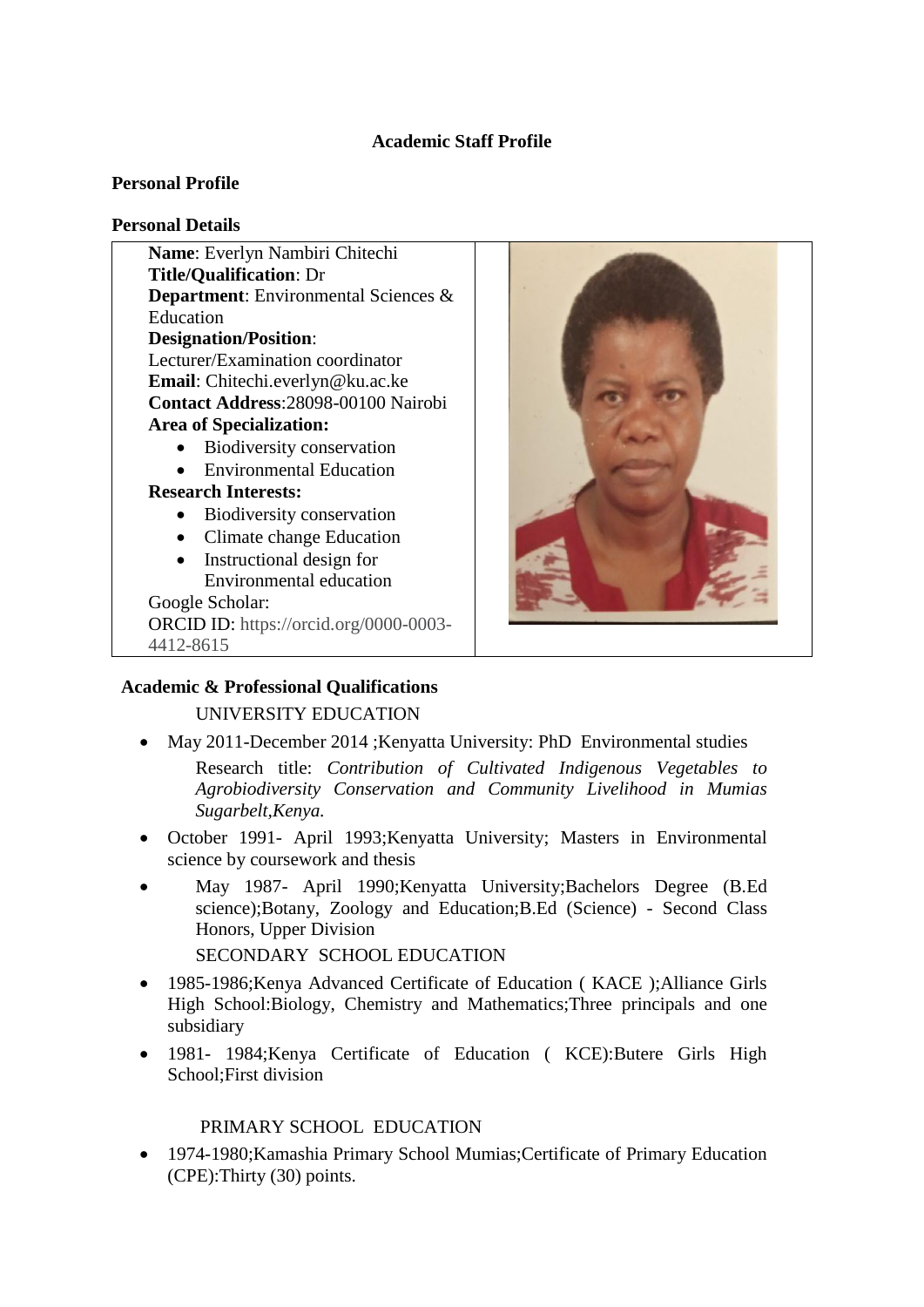## **OTHERS**

- August September 2006:SEMEO-RECSAM, Penang, Malaysia;In-service Training on "Enhancing problem solving skills in Science Education"
- August 4<sup>th</sup> -8<sup>th</sup> 1997; Kenya National Examination Council ; Trained in multiple choice item writing (KCPE-Science).

# **Employment History**

- September 2010-date (kenyatta University)
- September 2006-August 2010 (Centre For Mathematics Science & Technology In Africa)
- May 1993 August 2006 (Kaimosi Teachers' Training College)
- May 1990-September 1991 (St Kizito secondary school)

# **Achievements**

- Supervised and graduated post graduate students
- Co authored publications
- A member of competency based curriculum development panels at Kenya Institute of curriculum Development (KICD)
- a researcher on mainstreaming climate change in formal and non formal Education
- Developed together with others cross border biodiversity curriculum
- Developed together with others a curriculum framework for value chain of Neglected and Underutilized Species (NUS) in Africa organized by The African Network for Agriculture, Agroforestry and Natural Resources Education (ANAFE) and its partners
- A material developer for Teaching and learning for the Environment
- A panelist with kenya National Examination Council (KNEC)

# **Publications**

### **Referred Journals**

- Ngare, I. O., Koske, J. K., Muriuki, J. N., Chitechi, E. W., & Gathuku, G. N. (2020). Urban climate variability trend in the coastal region of Mombasa Kenya. *African Journal of Environmental Science and Technology*, *14*(8), 214- 221. <https://doi.org/10.5897/ajest2020.2837>
- Ngare, I., Wemali, E., Gichuki, C., Gichuki, N., Kipkemoi, I., & Karanja, J. (2018). Integrating Environmental Concerns in Enterprises and Businesses for Sustainable Development. *International Journal of Environmental Science*, *3*.

### **Books and Books Chapters**

 'Seafood value chains and mangrove restoration in Mida Creek'In De Leeuw J, Koech G, Yayé AD, Nyongesa J. 2017. A review of best practice in the Horn of Africa with biodiversity-based value chain development for pro-poor biodiversity conservation. Nairobi: ICRAF, ANAFE.http:// [www.worldagroforestry.org/igad](http://www.worldagroforestry.org/igad-bmp)[bmp](http://www.worldagroforestry.org/igad-bmp)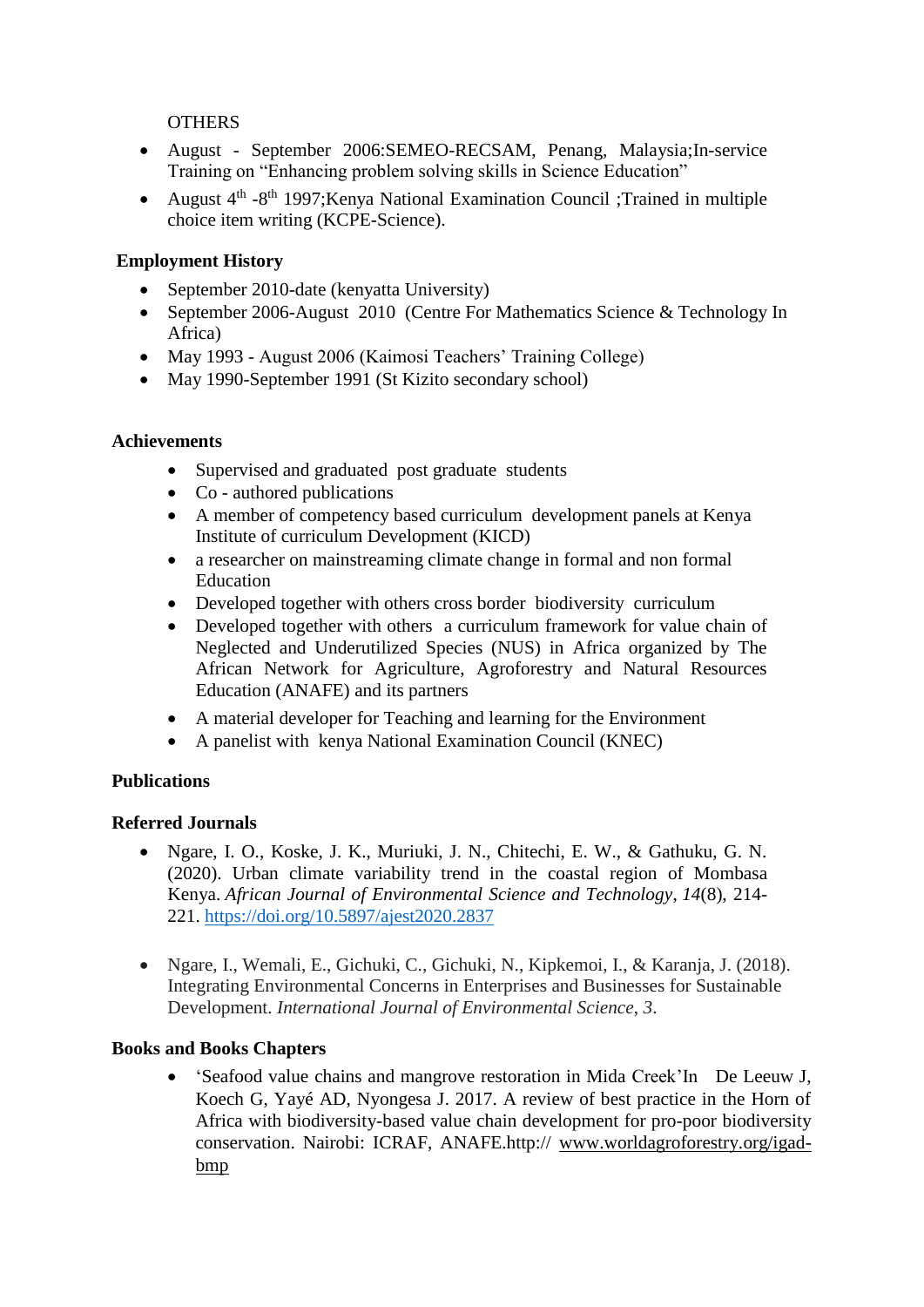#### **Conference/Workshops/Seminar Papers**

#### **Seminar Papers**

- 21<sup>st</sup>to 23<sup>rd</sup> Nov 2011: Status of indigenous vegetables in Mumias Sugar belt in a in seminar organized by IFRA and Kenyatta University on "heritagisation of biodiversity and governance of natural resources in the light of environmental stress way forward"
- November 2014 : Contribution of Cultivated Indigenous Vegetables to Agrobiodiversity Conservation and Community Livelihood in Mumias Sugarbelt,Kenya.

#### **Student Co-authored Publications**

- Kangai, R., Chitechi, W. E., Koske, J., Waswa, B., & Ngare, I. (2021). Small scale farmers perception of institutions and information channels on climate change and adaptation, Embu County, Kenya. *African Journal of Agricultural Research*, *17*(3), 404- 413. DOI: 10.5897/AJAR2020.15165
- Onuong'a, N.O and Wemali E .2019. Contributions of Nature Conservancies towards creation of Environmental Awareness in Schools, A case study of Kitale Conservancy in Trans Nzoia County, Kenya.*Researchjournali's Journal of Education Vol. 7 | No. 6 August | 2019 ISSN 2347-8225*
- Kioli ,J Wemali ,E and Ngare I. 2017 : Assessing the Uptake of Modern Kiln Technology in Mutomo, Kitui County,Kenya. *Imperial Journal of Interdisciplinary Research (IJIR) Vol-3, Issue-12, (2017) ISSN (Online): 2454- 1362*

#### **Other Publications**

- Education For Sustainable living: A faith –based Approach To Natural Resource Management and Adaptation to climate change
- Faith based Education For Sustainable Development (teacher's Toolkit)
- Environmental Education Early years handbook a co-author with KICD

#### **Research**

 Learning for an inclusive green economy and sustainability; a baseline study for kenyatta university, Nairobi Kenya ( under UNESCO chair ,on going)

### **Funded Projects**

- 1991:Ministry Of Education Schorlarship for Master Of Environmental Studies course at Kenyatta university
- 2011: National Commission for Science and Technology: Grant for Doctor Of Philosophy in Environmental Studies course at Kenyatta university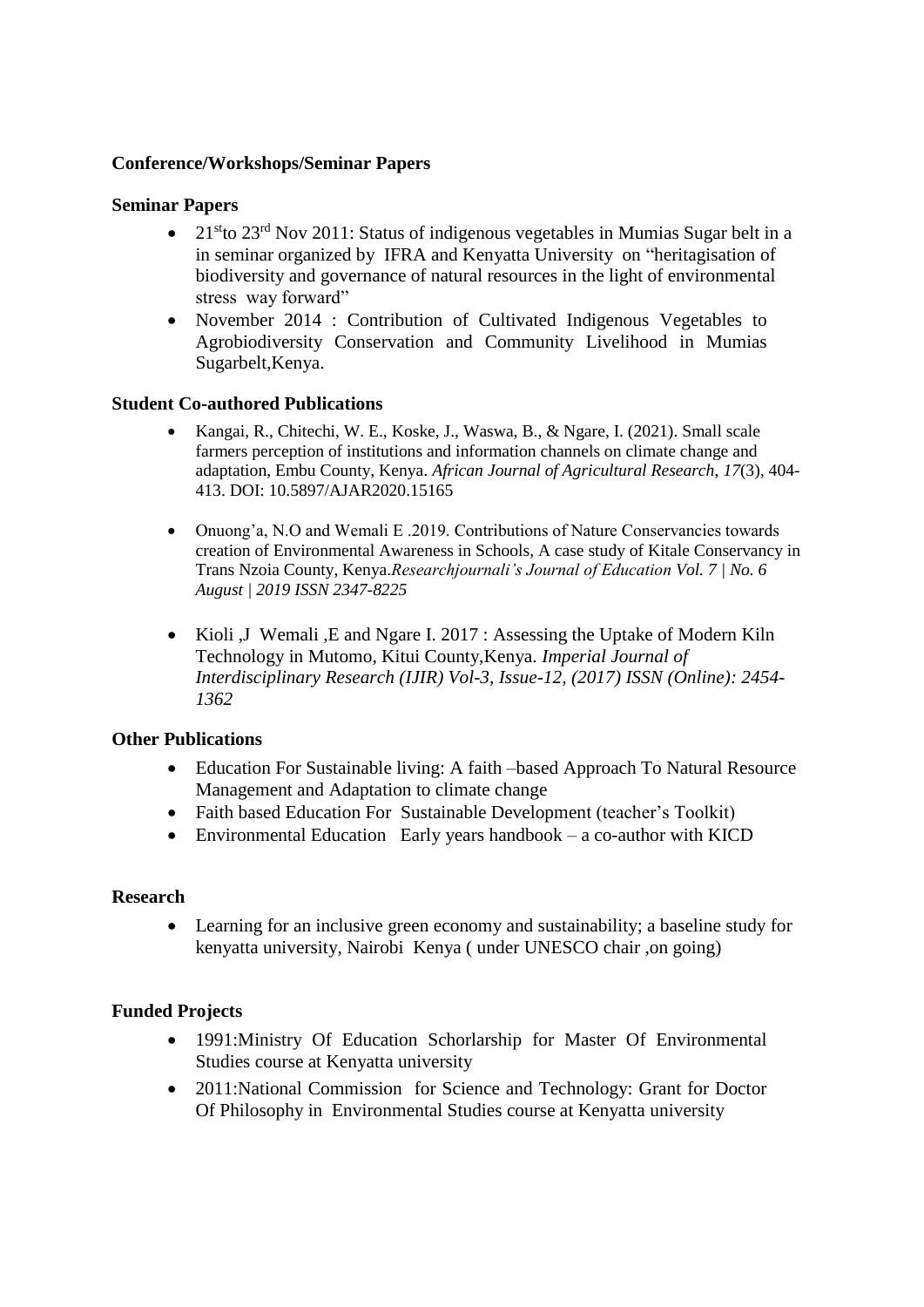# **Conferenced/Workshops/Seminars Attended**

### **Conferences Attended**

- 28th 30th September, 2015: Uni BRAIN conference held in Nairobi Kenya.
- 21<sup>st</sup>-24<sup>th</sup> August 2016: International Conference on the Global Action programme in Sweden hosted by Swedish International Centre of Education for Sustainable Development (SWEDESD) in collaboration with the Swedish National Commission for UNESCO, the Learning Teacher Network (LTN) and the International Network of Teacher Education Institutions (INTEI)

# **Workshops Attended**

- September 2020:Test Development workshop with KNEC to assess learning gaps due to Corona Virus Disease (COVID)
- September 2020 :Development of training manual for SECAM working jointly with Kenya Organisation of Environmental Education (KOEE)
- November 2017: -KOEE-Development of a training guide for Climate Change Reporting.
- $22<sup>nd</sup>-24<sup>th</sup>$  August 2017 : A curriculum development workshop organized by ANAFE for cross Boarder Biodiversity Curriculum at ICRAF
- Developed and written fact sheets for Kenya Organization of Environmental Education (KOEE)
- 2015 consultant-KOEE- Development of training manual for Faith Based Training in Climate Change Mitigation and Adaptation
- 22nd 24th September, 2015: Involved in developing a curriculum framework for value chain of Neglected and Underutilized Species (NUS) in Africa organized by The African Network for Agriculture, Agroforestry and Natural Resources Education (ANAFE) and its partners
- $\bullet$  16<sup>th</sup> -27<sup>th</sup> November 2015: Participated in a write shop on Biodiversity based value chains at ICRAF Nairobi an IGAD Biodiversity management programme.
- 2013: consultant -KOEE development of an ESD Faith based toolkit for primary schools
- January 2011: Panel member in developing e-content secondary school Biology Book 3 and 4 for Kenya Institute of Education.
- May 2011: Developed Students manual for Biology for Youth Polytechnics: Ministry of Youth Affairs Kenya.
- February 2010: Developed trainers manual Biology for Youth polytechnics Ministry of Youth Affairs
- May 2008: Involved in developing and validating a 'Teacher competency framework' for Primary School teachers, a project for the Ministry of Education done by Academy for Educational Development (AED).
- $\bullet$  16<sup>th</sup> February-14<sup>th</sup> March 2008: Nigeria; Facilitated Development of Training manuals for SMASE INSET Nigeria.
- 19<sup>th</sup> April-3<sup>rd</sup> May 2008: Burkina Faso; Facilitated Development of Training modules for the SMASE INSET project Burkina Faso.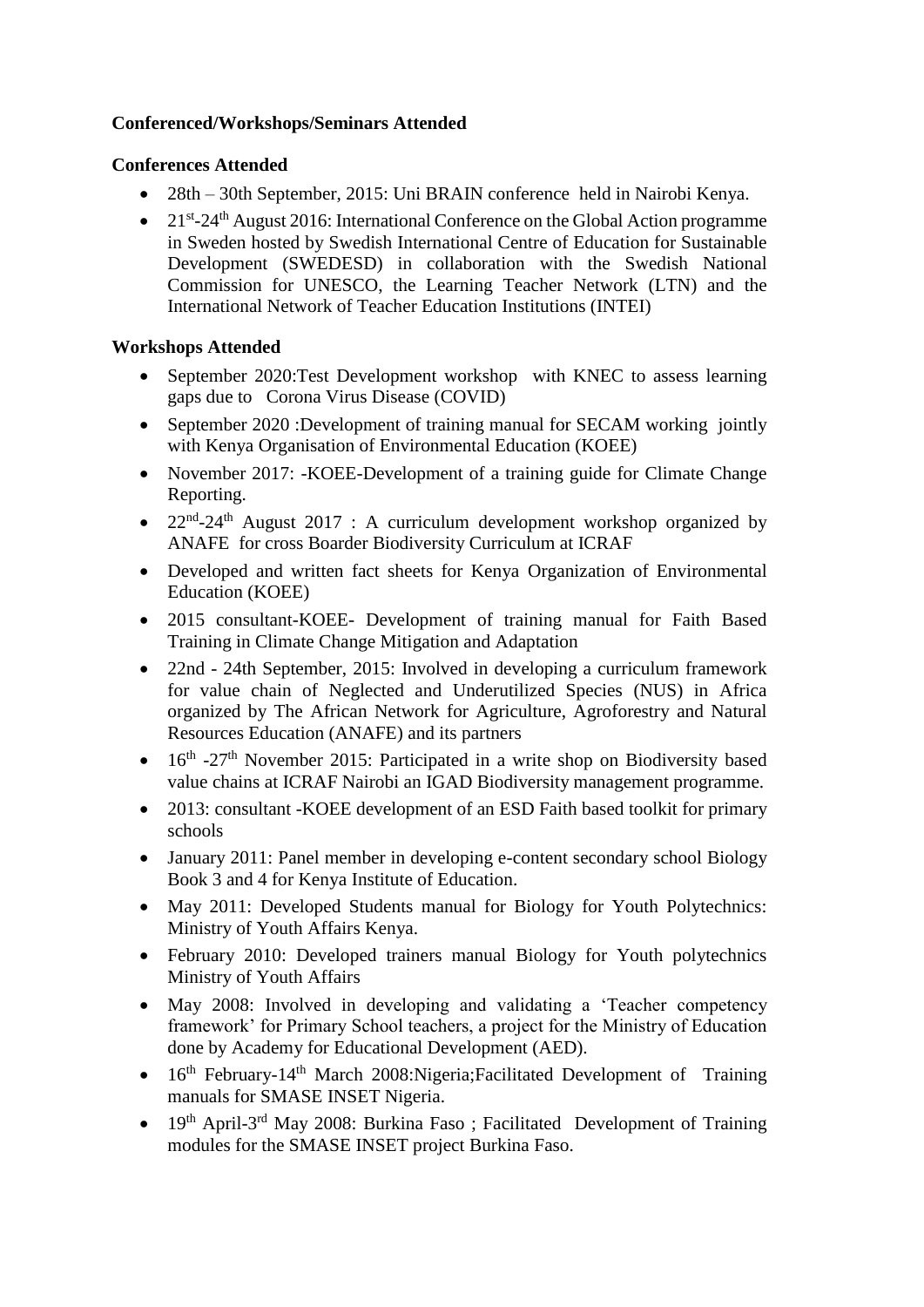## **Seminars Attended**

- 25<sup>th</sup>-29<sup>th</sup> January 2021 9 (On line): Transformation Leadership for ACTIL mentors and mentees
- Animal welfare Education seminar jointly organised by Kenyatta university  $\&$ Animal welfare society
- $21<sup>st</sup>$  20<sup>rd</sup> Nov 2011 Heritagisation of biodiversity and governance of natural resources in the light of environmental stress way forward" seminar organized by IFRA and Kenyatta University

### **Supervision of Postgraduate Students**

#### **Masters**

- Contributions of Nature Conservancies towards creation of Environmental Awareness in Schools, A case study of Kitale Conservancy in Trans Nzoia County, Kenya
- Integrating indigenous Knowledge in Secondary Schools Curriculum, challenges and opportunities, acase study of Bungoma County,Kenya
- Adoption of Modern Charcoal Kiln Technology in Kitui County,Kenya
- Practices and challenges of Diaper disposal in urban centres; a case study for Malindi sub-county in Kilifi county, kenya ( Masters ongoing)
- Strategies for food security in response to climate variability by small scale farmers in kajiado county, kenya
- Climate Variability Effects on Vectorbone Diseases and Pastoral Livelihood in Narok South Sub-county, Narok County, Kenya
- Climate Variability and Management Alternatives to human-wildlife conflicts, the case of southern dispersal area of Nairobi National Park, kenya ( Masters ongoing)
- Awareness of climate variability and change among undergraduate students of kenyatta university, kenya ( Masters ongoing)
- Assessing Adoption of Climate-smart Technologies and Practices among agropastoralists of northern kenya
- climate variability and response strategies among small scale sweet potato farmers of Gatundu North sub county of kiambu county,kenya

### **Ph. D**

 Adoption of Climate variability coping strategies Among Small holder farmers in Embu County,Kenya ( PhD - ongoing)

# **Professional/ Consultancy (Editor/ Peer review in journals, Networks/ Collaborations, External Examiner, Patents)**

### **Community Service and Other Engagements**

Board Member Lubinu Secondary School